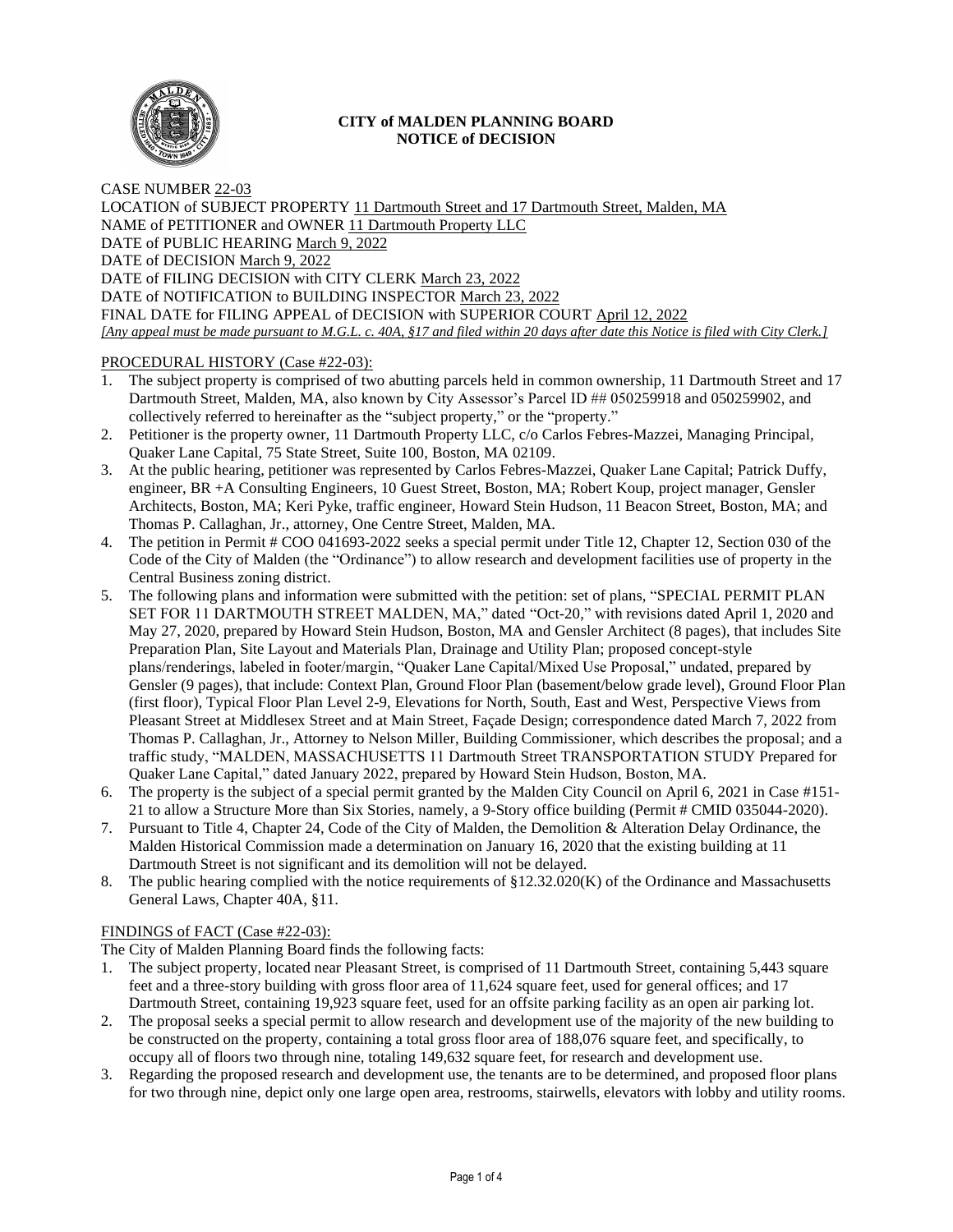- 4. According to petitioner, the proposed new building may accommodate different size businesses and is designed so floors may be divided for use by two tenants or a single tenant, or a single tenant may use the entire building.
- 5. As modified by the proposed conditions of the special permit, the proposed floor plans are allowed to be revised; modifications of the floor plans must comply with the Building Code.
- 6. Other floors of the new building will be used as follows: a) the basement or underground level ("Lower Level 1") containing 18,035 square feet, for 120 parking spaces; b) the first floor ("Ground Floor") containing 18,035 square feet, for the building lobby; loading area; bike parking room; 41 parking spaces; access ramps to ground level and lower level of parking; "retail" and retail/coffee" tenants to be determined, with a total 3,000 square feet and maximum 2,000 square feet for one business; and Building office, Life Safety room and Fire Command Center; and c) a mezzanine level containing 2,616 square feet, for the "electric/transformer."
- 7. Approximately 40 to 50%, or 9,000 square feet, of the roof will be finished as a deck or terrace for use by tenants as amenities space with an elevator vestibule; the remainder will be membrane; the Perspective View rendering of the roof that was submitted is not accurate; and petitioner intends to submit a floor plan of the roof.
- 8. The subject property is located in the Central Business zoning district.
- 9. Research and development use may be allowed by special permit in this district, per §12.12.030 of the Ordinance.
- 10. General offices, restaurant and retail uses are allowed by right in this district, per §12.12.030 of the Ordinance.
- 11. The direct abutter to the north is a private way/court, on the other side of which is a multifamily dwelling with 195 units, which also abuts to the east; also to the east are general offices, retail sales and services; to the south, retail services, convenience store, offices; and to the west, on the other side of Dartmouth Street, a restaurant, general offices and multifamily dwelling with 125 units.
- 12. As defined by the Ordinance, Research and Development Facilities are "facilities including but not limited to laboratories which engage in research, experimental and testing activities, and product development, including but not limited to the fields of biology, biotechnology, chemistry, electronics, engineering, geology, medicine and physics, specifically excluding any Marijuana Establishment, Independent Marijuana Testing Laboratory and Marijuana Research Facility. Some test production may be included, but the primary function is research."
- 13. According to petitioner, research and development tenants will likely be from "life sciences" sectors and biotechnology industries, and include basic research, applied research or experimental development; however, will only have laboratories categorized by the Centers for Disease Control as Biosafety Levels 1 and 2, which have lower levels of safety concerns, and will exclude those categorized as Biosafety Levels 3 and 4, which require higher safety precautions; and shall implement an Environmental Health and Safety Program with annual reports.
- 14. According to petitioner, research and development tenants also may include product development in areas like medical devices, robotics, semiconductor/computer design and nanotechnology.
- 15. According to petitioner, there will be no on-site human trials or live animal testing, except rodents and zebrafish.
- 16. The special permit granted in Case #151-21 restricts use of the new building to be constructed, per Condition 3, which provides: "Floors 2-9 may only be occupied for general office use; a maximum of 3,000 SF of the first floor may only be occupied for retail sales, retail services and/or restaurant use, with any one business occupying no more than 2,000 SF; and any other use and occupancy, excluding research and development, shall require an amendment of this special permit and a traffic impact study; and all use requires compliance with the City zoning ordinance. Any residential use, including artist live/workspace, is prohibited."
- 17. As modified by the proposed conditions of the special permit, the proposed research and development use is not in in conflict with surrounding land uses.
- 18. The proposed building, occupied for general offices, per the special permit granted in Case #151-21, or occupied for the proposed research and development use, complies with applicable dimensional controls for property in the Central business zoning district, per §12.16.030 of the Ordinance.
- 19. On-site parking, loading and landscaping are not required for research and development use, per Central Business zoning district regulations, per §12.20.020.H.1 of the Ordinance.
- 20. The special permit granted in Case 151-21 requires the following parking on-site, per Condition 4, which provides: "A minimum of 145 vehicle parking spaces and bicycle parking for 80 shall be provided on-site."
- 21. Under the proposal, parking and loading will be provided on-site as follows: 161 parking spaces, 120 spaces in the basement or underground level ("Lower Level 1"), configured in sets of 4 stacked spaces, via an automated "lift" system; 41 spaces on the first floor ("Ground Floor"), with 36 configured in sets of 4 stacked spaces, via an automated "lift" system; access to parking and loading areas via the private way/court off Dartmouth Street; loading area on the first floor ("Ground Floor"); and bike parking for 80 on the first floor ("Ground Floor").
- 22. According to petitioner, the amount of parking that may be provided on-site, ranging from the minimum 145 parking spaces required by the special permit granted in Case #151-21 to the proposed 161 spaces depicted on the plans, allows flexibility to offer more van spaces and handicapped spaces, depending on the tenants' needs.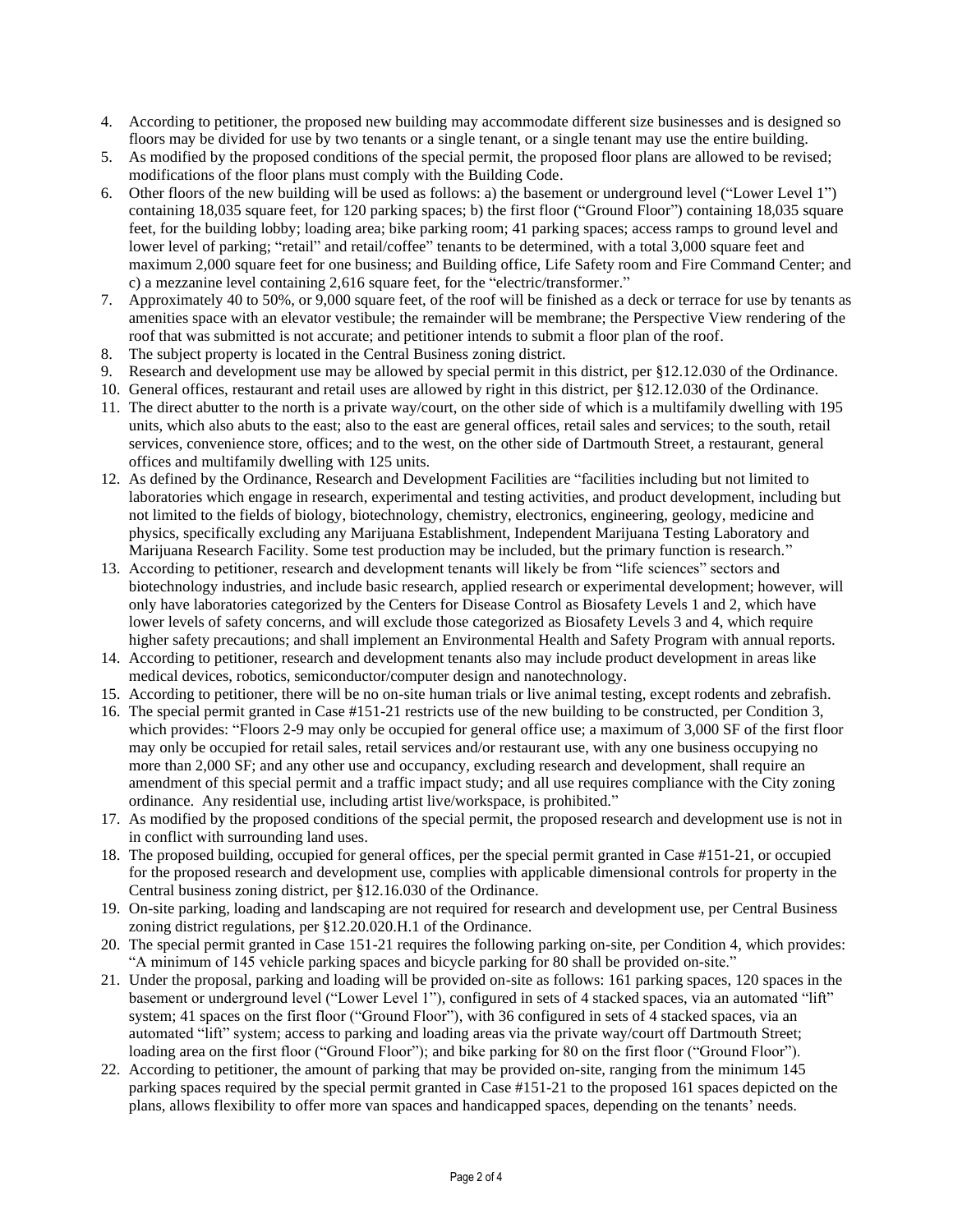- 23. The special permit granted in Case #151-21 requires the following traffic and safety mitigation onsite and in the project area, per Condition 11: A) Intersections: modify signal timings at intersection of Main Street/Ferry Street/Salem Street; at the intersection of Main Street/Centre Street: a) replace the existing doghouse signal head with a four-section signal head that would include a flashing yellow arrow; b) installation of backplates on overhead signals; and c) modify signal timings for AM; with all modifications to include updated analysis, design and installation; install pedestrian tactile warning panels at each crosswalk at the intersection of Main Street/Florence Street; B) Sidewalks: install new sidewalks abutting the Project site on both sides of Dartmouth Street from Pleasant Street to Garnet Road; C) crosswalks: restripe existing crosswalks with thermoplastic (ladder pattern) at the intersections of Pleasant Street/Dartmouth Street/Middlesex Street and Garnet Road; D) Transportation Demand Management (TDM): Implement all proposed TDM measures: Transportation Coordinator; Tenant Orientation Packets; Bicycle Storage; Unbundled Parking; Rideshare Information; Internal ride-matching; Guaranteed Ride Home; and Transit Screen; E) Restripe Dartmouth Street from Garnet Road to Pleasant Street; and F) Make an annual voluntary contribution of \$11,000 to the City of Malden for use in a bike sharing program.
- 24. Traffic trip generation rates for research and development are significantly lower, 57-64%, than those for general offices; with adjustments, occupancy of the new building for research and development is expected to generate more traffic overall than for general offices, namely, 160 or 16% more total daily trips; however, research and development generates less traffic during peak hours, due to more sporadic and less traditional hours of operation.
- 25. As modified by the conditions of the special permit, the traffic and traffic patterns generated by the proposed research and development use will not adversely impact the surrounding streets or create a traffic or safety hazard.
- 26. A Stormwater Management Report and Drainage and Utility Plan submitted with the petition for the special permit granted in Case #151-21 will be reviewed by the City Engineer; and the water, sewer and drainage systems must be adequate following project development and are subject to review, approval and reasonable modification by the City Engineer, per Condition 14 of the special permit granted in Case #151-21.
- 27. According to petitioner, the proposed new building at the subject property will meet space demands in the market and region for research and development facilities, given its location in the greater Boston area, access to public transit, and the physical characteristics of the building, such as, ceiling heights, large open floors, structural/floor load capacity, loading area, freight elevator, power capacity, HVAC infrastructure, water purification system, chemical storage, and plumbing and sewer infrastructure with PH neutralization system for wastewater.
- 28. The special permit granted in Case #151-21 will expire two years from the date of granting, on April 6, 2023, if substantial construction or substantial use has not sooner commenced, per Condition 15 of that special permit.
- 29. Petitioner expects construction of the new building to begin in late 2022 and construction of the building "core" and "shell" to take two years; however, the interior "build-out" of the floors may take an additional two years.
- 30. According to petitioner, the project involves investment of more than \$100,000,000 (one hundred million).
- 31. Petitioner reaffirms its commitment to make a voluntary contribution of \$250,000.00 to the City's Affordable Housing Trust Fund, which is included as Condition 12 of the special permit granted in Case #151-21.
- 32. The Mayor, Ward 4 City Councilor, and one of three City Councilors-at-Large are in favor of the proposal.
- 33. There is no public opposition to the proposal.
- 34. Most of the proposed conditions are identical to conditions of the special permit granted in Case #151-21.
- 35. Petitioner consents to all proposed conditions of the special permit.
- 36. As modified by the proposed conditions of the special permit, the proposed research and development use will not be more detrimental to the neighborhood.
- 37. As modified by the proposed conditions of the special permit, the proposed research and development use is in the interest of the common good.

### DECISION (Case #22-03):

On March 9, 2022, the Planning Board granted a special permit to allow research and development use of the property, subject to the following twenty-one  $(21)$  conditions:

- 1. Merge lots (11 Dartmouth Street/Parcel ID 050 259 918 and 17 Dartmouth Street/Parcel ID 050 259 902) via Approval Not Required subdivision control process.
- 2. The entire development, including façades, shall be as per plans, which are incorporated herein by reference and except where modified by these conditions.
- 3. Floors 2-9 may be occupied only for general office use or research & development use; a maximum of 3,000 SF of the first floor may be occupied only for retail sales, retail services and/or restaurant use, with any one business occupying no more than 2,000 SF; and any other use and occupancy shall require an amendment of the special permit granted in Case #151-21 and a traffic impact study; and all use requires compliance with the City zoning ordinance. Any residential use, including artist live/workspace, is prohibited.